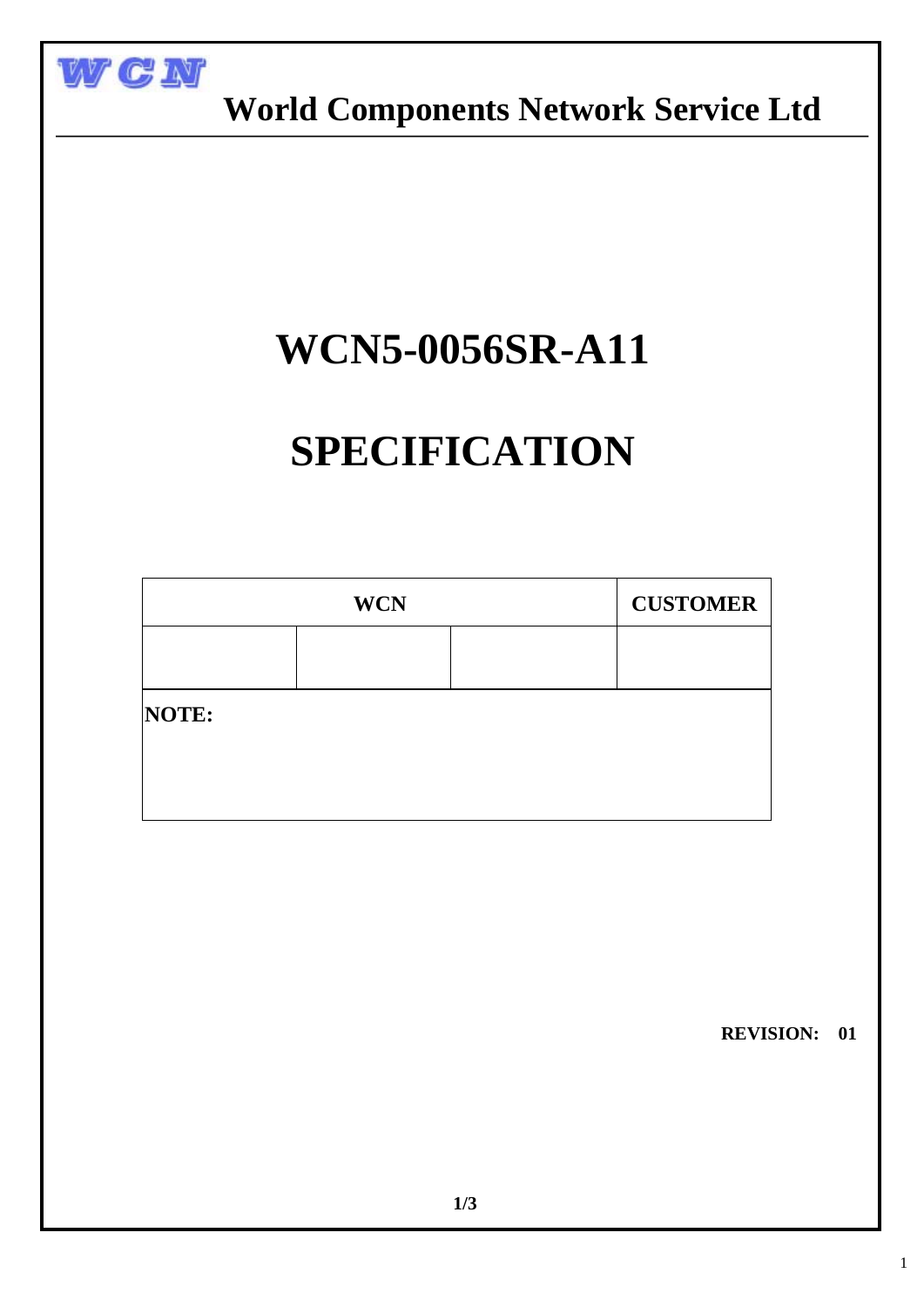

■ **Circuit Diagram:**



#### ■ **Pin Connection:**

| PIN NO.                     | <b>CONNECTION</b>   | PIN NO. | <b>CONNECTION</b>    |
|-----------------------------|---------------------|---------|----------------------|
|                             | <b>Cathode E</b>    | 8       | <b>Common DIG. 5</b> |
| $\mathcal{D}_{\mathcal{L}}$ | <b>Cathode D</b>    | 9       | <b>Cathode B</b>     |
| 3                           | <b>Cathode DP</b>   | 10      | <b>Common DIG.3</b>  |
|                             | <b>Cathode C</b>    | 11      | <b>Common DIG.2</b>  |
| 5                           | <b>Cathode G</b>    | 12      | <b>Cathode F</b>     |
| 6                           | <b>Common DIG.4</b> | 13      | <b>Cathode A</b>     |
|                             | NC                  | 14      | <b>Common DIG.1</b>  |